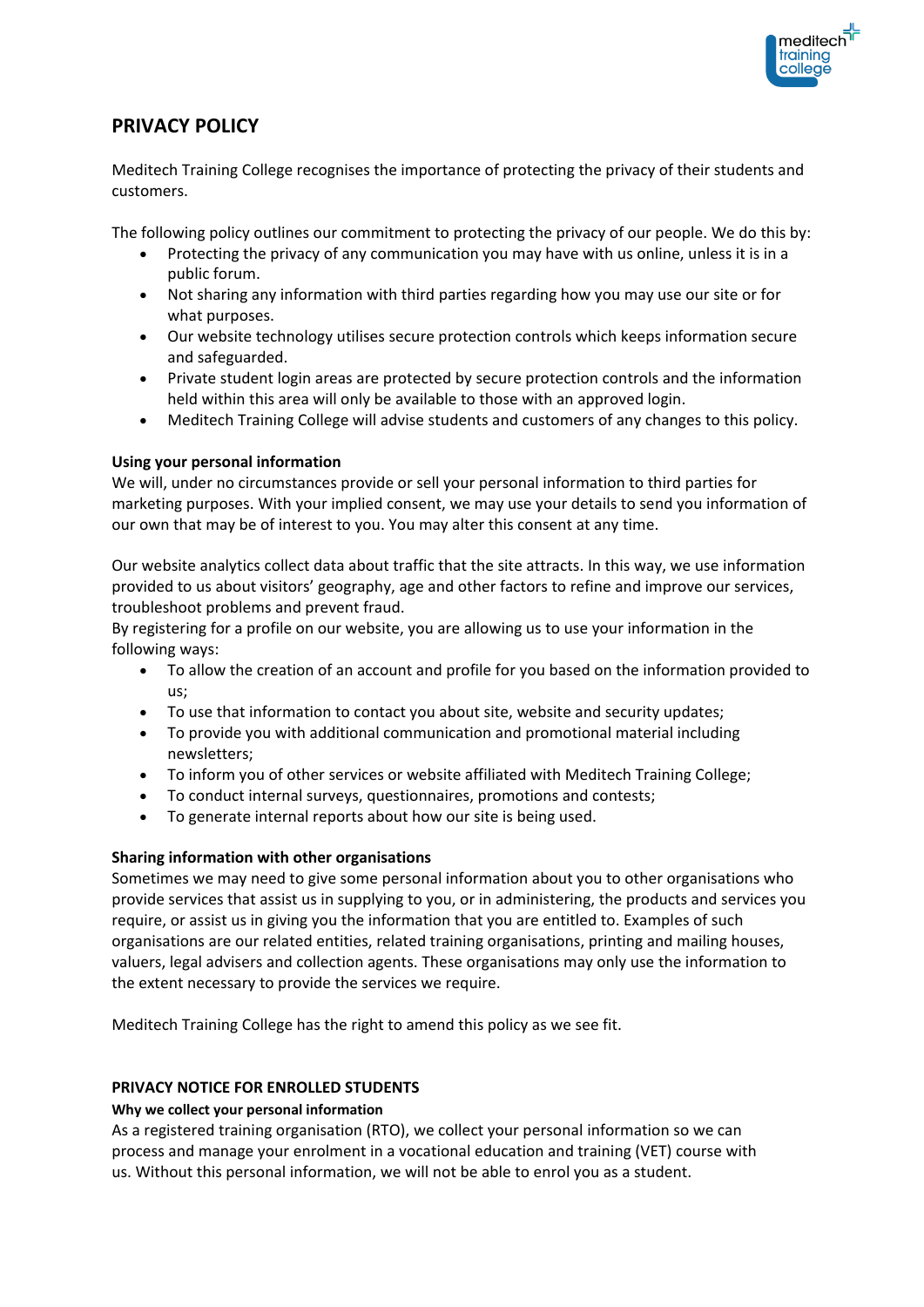

#### **How we use your personal information**

We use your personal information to enable us to deliver VET courses to you, and otherwise, as needed, to comply with our obligations as an RTO.

#### **How we disclose your personal information**

We are required by law (under the *National Vocational Education and Training Regulator Act 2011*  (Cth) (NVETR Act)) to disclose the personal information we collect about you to the National VET Data Collection kept by the National Centre for Vocational Education Research Ltd (NCVER). The NCVER is responsible for collecting, managing, analysing and communicating research and statistics about the Australian VET sector.

We are also authorised by law (under the NVETR Act) to disclose your personal information to the relevant state or territory training authority.

## **How the NCVER and other bodies handle your personal information**

The NCVER will collect, hold, use and disclose your personal information in accordance with the law, including the *Privacy Act 1988* (Cth) (Privacy Act) and the NVETR Act. Your personal information may be used and disclosed by NCVER for purposes that include populating authenticated VET transcripts; administration of VET; facilitation of statistics and research relating to education, including surveys and data linkage; and understanding the VET market.

The NCVER is authorised to disclose information to the Australian Government Department of Education, Skills and Employment (DESE), Commonwealth authorities, State and Territory authorities (other than registered training organisations) that deal with matters relating to VET and VET regulators for the purposes of those bodies, including to enable:

- **E** administration of VET, including program administration, regulation, monitoring and evaluation
- facilitation of statistics and research relating to education, including surveys and data linkage
- **understanding how the VET market operates, for policy, workforce planning and consumer** information.

The NCVER may also disclose personal information to persons engaged by NCVER to conduct research on NCVER's behalf. The NCVER does not intend to disclose your personal information to any overseas recipients.

For more information about how the NCVER will handle your personal information please refer to the NCVER's Privacy Policy at [www.ncver.edu.au/privacy.](http://www.ncver.edu.au/privacy)

If you would like to seek access to or correct your information, in the first instance, please contact Meditech Training College using the contact details listed below.

DESE is authorised by law, including the Privacy Act and the NVETR Act, to collect, use and disclose your personal information to fulfil specified functions and activities. For more information about how the DESE will handle your personal information, please refer to the DESE VET Privacy Notice at [https://www.dese.gov.au/national-vet-data/vet-privacy-notice.](https://www.dese.gov.au/national-vet-data/vet-privacy-notice)

#### **Surveys**

You may receive a student survey which may be run by a government department or an NCVER employee, agent, third-party contractor or another authorised agency. Please note you may opt out of the survey at the time of being contacted.